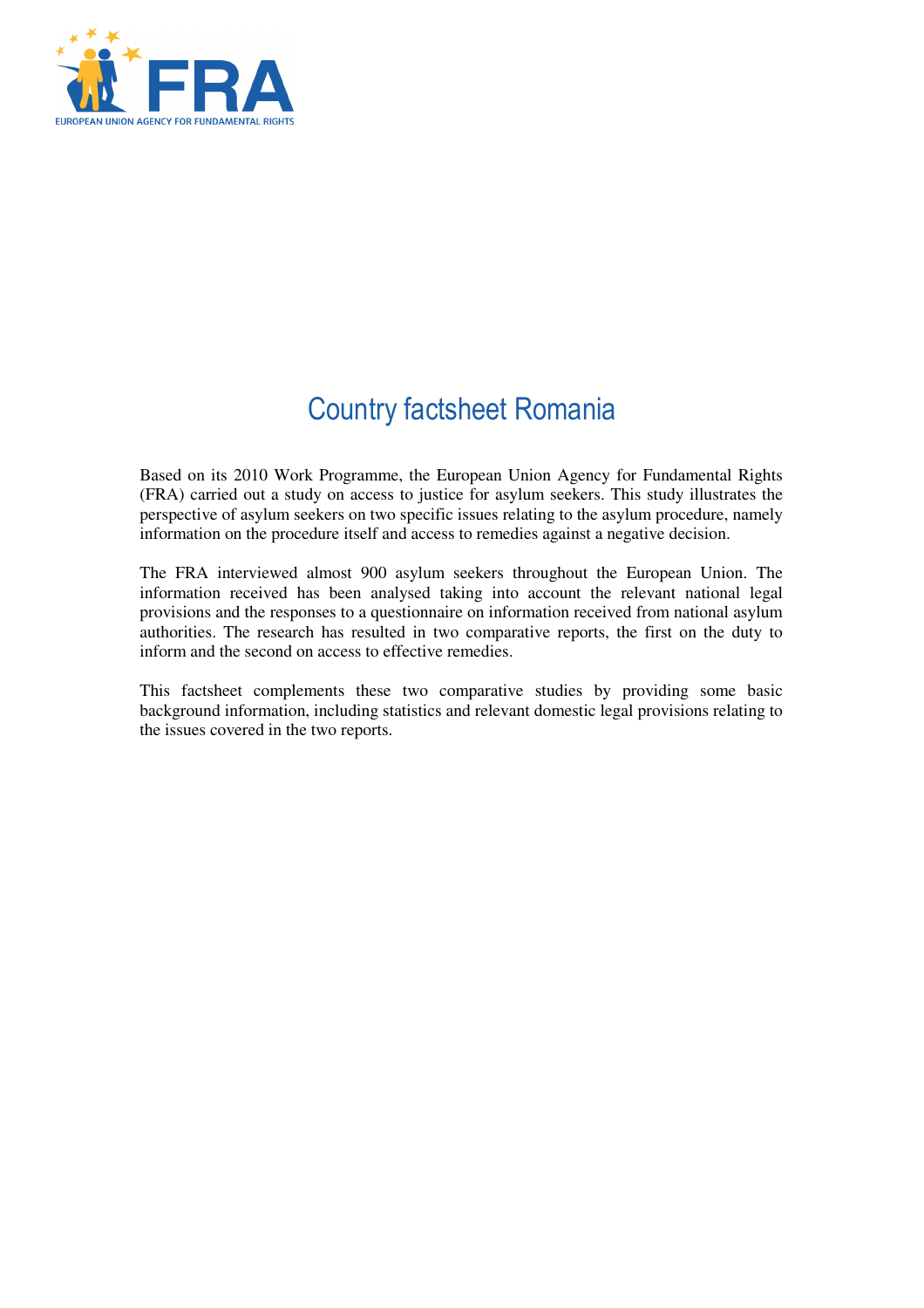## 1. Statistics

#### Statistics on asylum applications (Total and top 10 nationalities)

| 2009 Top 10 Nationalities             | <b>2008 Top 10 Nationalities</b> |                             |       |
|---------------------------------------|----------------------------------|-----------------------------|-------|
| Total                                 | 965                              | Total                       | 1,180 |
| Moldova, Republic of                  | 145                              | Pakistan                    | 255   |
| Pakistan                              | 110                              | Bangladesh                  | 175   |
| Afghanistan                           | 90                               | Iraq                        | 175   |
| Iraq                                  | 90                               | India                       | 140   |
| Turkey                                | 85                               | Turkey                      | 80    |
| China (including Hong Kong)           | 65                               | China (including Hong Kong) | 55    |
| Bangladesh                            | 50                               | Georgia                     | 55    |
| India                                 | 50                               | Serbia                      | 25    |
| Georgia                               | 40                               | Cameroon                    | 25    |
| Congo, the Democratic Republic of the | 25                               | Moldova, Republic of        | 20    |

#### Statistics on first instance asylum decisions (Total positive decisions - top five nationalities)

| 2009                 |                      |                                 |                           |                 |                           |                          |                                  |
|----------------------|----------------------|---------------------------------|---------------------------|-----------------|---------------------------|--------------------------|----------------------------------|
|                      | Geneva<br>Convention | <b>Subsidiary</b><br>protection | Humanitarian <sup>1</sup> | <b>Rejected</b> | <b>Total</b><br>number of | <b>Total</b><br>positive | Recognition<br>rate <sup>2</sup> |
|                      | <b>Status</b>        | status                          |                           |                 | decisions                 | decisions                | $\%$                             |
| Total                | 50                   | 10                              | 55                        | 430             | 540                       | 115                      | 21.3                             |
| Iraq                 | 25                   |                                 | 50                        | 15              | 95                        | 80                       | 84.2                             |
| Afghanistan          | 10                   |                                 |                           | 15              | 25                        | 15                       | 60.0                             |
| Moldova, Republic of |                      |                                 |                           | 80              | 85                        | J                        | 5.9                              |
| Somalia              |                      |                                 |                           | 0               |                           |                          | 100.0                            |
| Turkey               |                      |                                 |                           | 45              | 50                        |                          | 10.0                             |

#### Statistics on final decisions (Total positive decisions - top five nationalities)

| 2009                 |                                                     |                                           |                           |                 |                                        |                                       |                                          |
|----------------------|-----------------------------------------------------|-------------------------------------------|---------------------------|-----------------|----------------------------------------|---------------------------------------|------------------------------------------|
|                      | <b>Geneva</b><br><b>Convention</b><br><b>Status</b> | <b>Subsidiary</b><br>protection<br>status | Humanitarian <sup>1</sup> | <b>Rejected</b> | <b>Total</b><br>number of<br>decisions | <b>Total</b><br>positive<br>decisions | Recognition<br>rate <sup>2</sup><br>$\%$ |
| Total                | 65                                                  | 30                                        |                           | 575             | 670                                    | 95                                    | 14.2                                     |
| Iraq                 | 25                                                  | 15                                        |                           | 35              | 70                                     | 40                                    | 57.1                                     |
| Afghanistan          | 15                                                  |                                           |                           | 15              | 35                                     | 20                                    | 57.1                                     |
| Moldova, Republic of |                                                     |                                           |                           | 85              | 90                                     |                                       | 5.6                                      |
| Cameroon             |                                                     |                                           |                           | 10              | 15                                     |                                       | 33.3                                     |
| Turkey               | 0                                                   |                                           |                           | 55              | 65                                     |                                       | 7.7                                      |

*Notes: These tables are based on categories used by Eurostat. The way Eurostat presents its data may not necessarily correspond to categories used at national level. This can particularly be the case with statistics provided under 'humanitarian status'. For a more detailed understanding of the data, the reader is invited to consult national statistics at: http://ori.mai.gov.ro/detalii/pagina/ro/Statistici-si-publicatii/147.* 

*Data has been rounded to the nearest 5. Due to the rounding, the sum of individuals may not necessarily match the given total. 0 means less than 3; n.a. = not available.* 

*1 Covering persons granted authorisation to stay for humanitarian reasons under national law by administrative or judicial bodies. It includes persons who are not eligible for international protection as currently defined in the first stage legal instruments but are nonetheless protected against removal under the obligations that are imposed on all Member States by international refugee or human rights instruments or on the basis of principles flowing from such instruments.* 

*2 The recognition rate corresponds to the proportion of positive first instance or final on appeal decisions out of the total number of decisions in 2009. Positive decisions include the provision of refugee status, subsidiary protection and humanitarian protection (where data is available).* 

*Source: Eurostat, Data extracted on 07 September 2010.*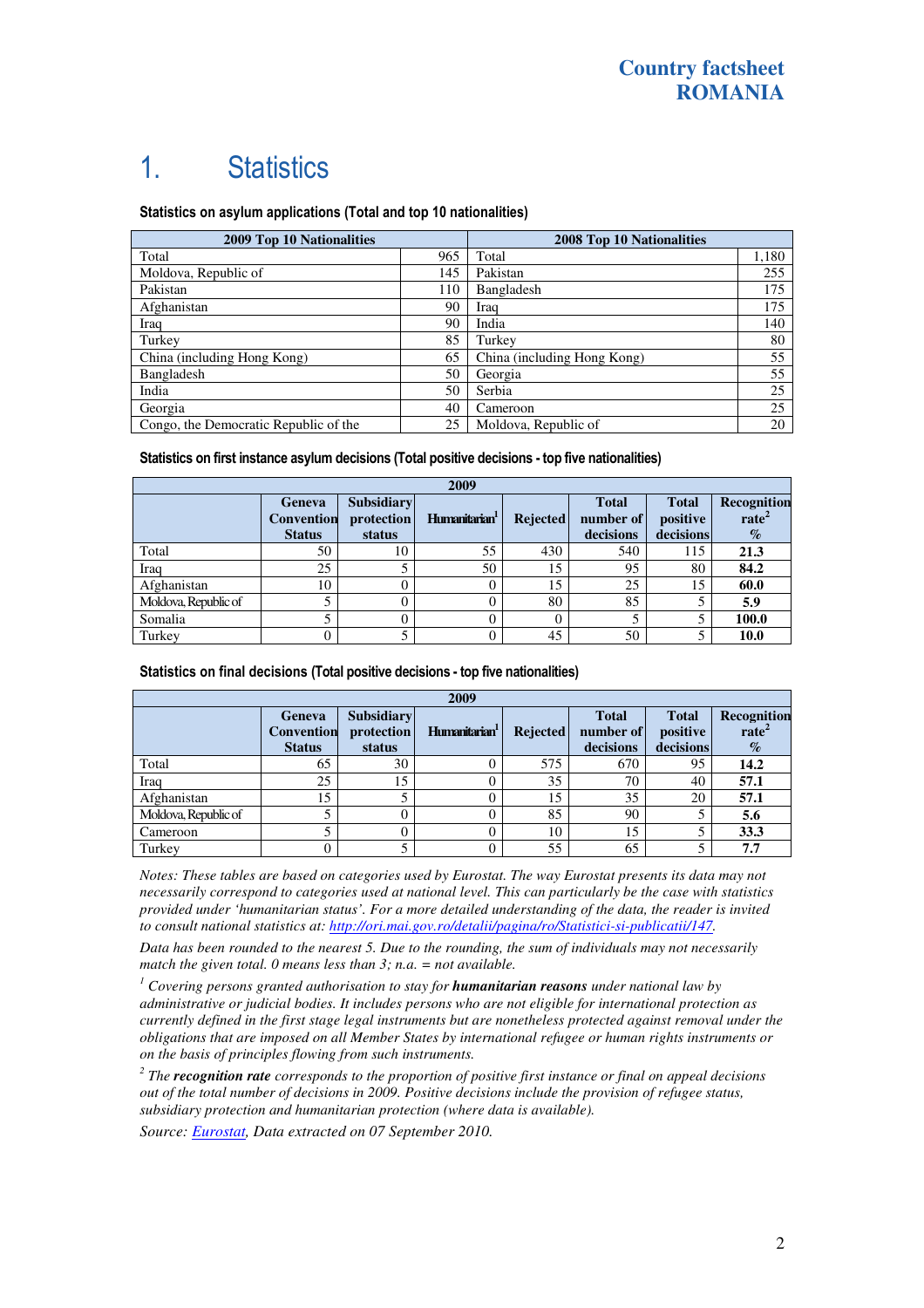### **Country factsheet ROMANIA**

# 2. Background Information

### Asylum act<sup>1</sup>

Law on Asylum in Romania (2006)

### Asylum authorities

**First instance authority**  Romanian Office for Immigration

#### **Second instance authority**

Local court with material competence (in the region where the Regional Centre of the Romanian Office of Immigration is located)

# 3. Duty to inform asylum seekers

Article 17(f) of the Law on Asylum guarantees to the asylum seeker the right to be informed on the rights and obligations, which he/she is entitled to throughout the asylum procedure. The information must be provided in a language he/she understands or is reasonably presumed to understand. The article indicates also other rights of the asylum seekers, which are at their disposal throughout the duration of the procedure, such as the right to remain in Romania until the expiry of 15 days from the finalization of the asylum procedure (with certain exceptions), and the right to have an interpreter free of charge in any phase of the asylum procedure.

In August 2010, the Office for Immigration provided the following information to the FRA as regards written information materials.

| <b>Written information</b><br>materials                        | Information leaflet translated into 14 languages.                                                                                                                                                                                                                                                                            |
|----------------------------------------------------------------|------------------------------------------------------------------------------------------------------------------------------------------------------------------------------------------------------------------------------------------------------------------------------------------------------------------------------|
| <b>Provided when?</b>                                          | At the time of lodging the application, at the registration of the<br>applicaton and during the first instance interview.                                                                                                                                                                                                    |
| <b>Provided by whom?</b>                                       | At the time of lodging the application $-$ by the officer receiving the<br>application. At the registration of the application $-$ by the officer<br>performing the preliminary interview. During the first instane interview<br>- by the officer performing the interview and deciding on the merits of<br>the application. |
| Has an evaluation of<br>information tools been<br>carried out? | No.                                                                                                                                                                                                                                                                                                                          |

 $\overline{a}$ <sup>1</sup> The legal information in this factsheets has been updated to reflect the situation on 1 September 2010.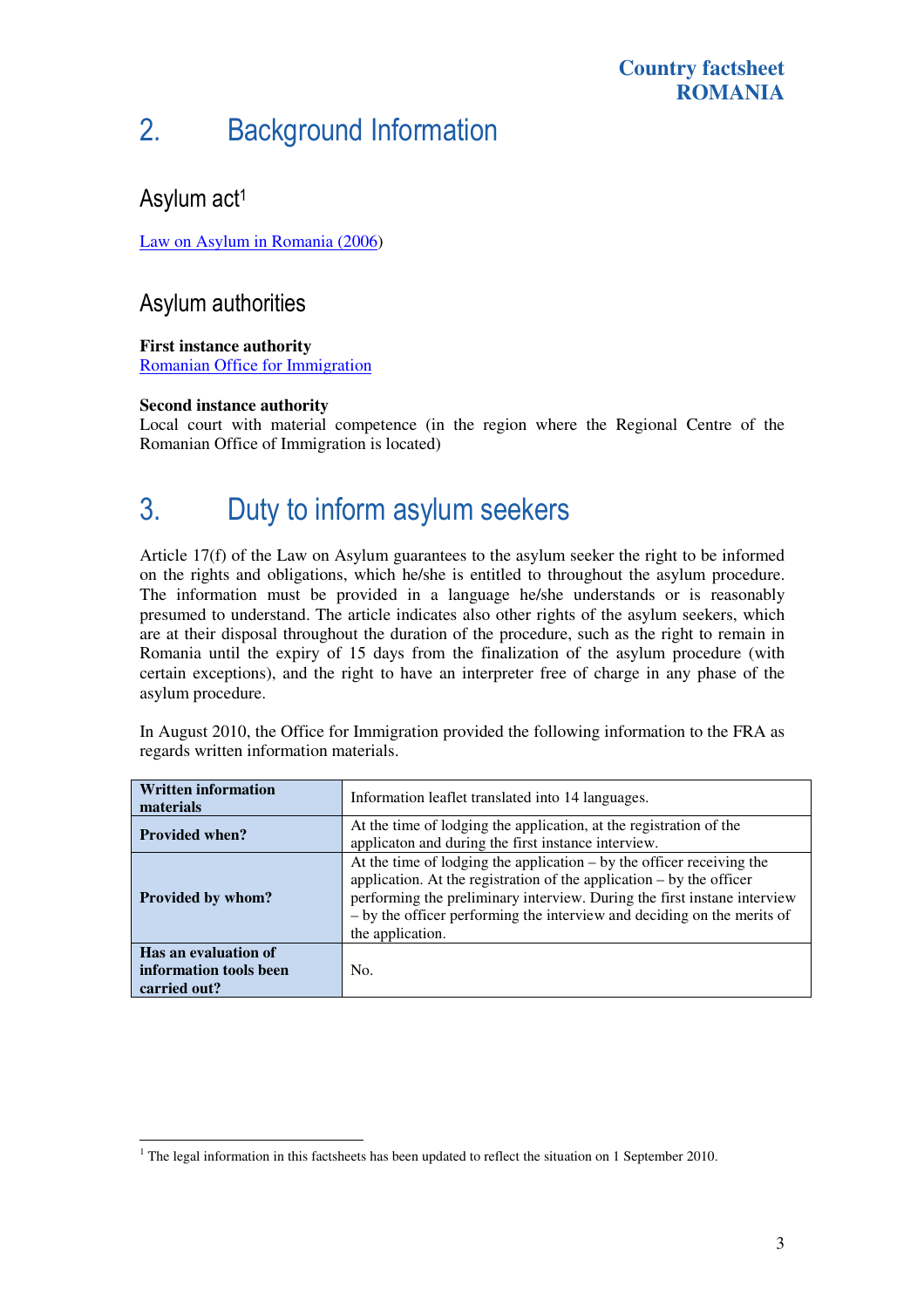# 4. Effective Remedy

## Type of procedures

The Law on Asylum regulates several types of asylum procedures: (i) the regular procedure, which has to be completed within 30 days from its initiation (with the possibility of extension by 30 days at most); (ii) the accelerated procedure used in cases of manifestly unfounded applications, safe country of origin and cases posing a threat to national security or public order (within which the authority shall issue a decision within three days from its commencement); (iii) the border procedure dealing with asylum applications submitted at the state border checkpoints (the authority is expected to render decision within three days from the reception of the asylum application); (iv) the admissibility procedure for subsequent applications; (v) the procedure on a safe third country, as well as (vi) the Dublin procedure.

### Duty to state reasons for rejection and procedure to appeal

The decision on the asylum application issued by the immigration authority shall contain the reasons in fact and in law, as well as information regarding the appeal procedure including the deadline for the submission and the authority to which the appeal against a negative decision has to be submitted (Article 14). Only the information regarding the appeal procedure including the deadline and the designation of the competent authority is translated into a language an asylum seeker is reasonably presumed to understand. In case of a safe third country procedure, the immigration authority after having decided to send back the asylum seeker without considering his/her application on merits will issue a motivated decision, which it shall communicate to the applicant (Article 95).

### Time limits for appeal

The asylum seeker can lodge an appeal against a negative decision issued in the regular procedure within 10 days from the date of receipt of the confirmation of delivery of the decision to the asylum seeker (Article 55(1)). The same time limit applies in cases of subsequent applications deemed inadmissible (Article 93). A decision on a safe third country may be appealed within five days from the communication of the decision to the asylum seeker (Article 95 in conjunction with Article 66).

The time limit of two days for lodging an appeal applies to cases when the immigration authority rejects the application in the accelerated procedure (Article 80), and in case of a negative decision issued in the border procedure (Article 85). In both cases, the time limit starts from the communication of the decision. A decision adopted in the Dublin procedure may be appealed within two days from communication of the decision to the applicant (Article 121).

| <b>Type of procedure</b> | <b>Time limits</b> | <b>Right to remain</b>                                       |
|--------------------------|--------------------|--------------------------------------------------------------|
| Regular procedure        | 10 days            | Automatic suspensive effect of an appeal.                    |
| Subsequent               |                    | No suspensive effect, unless the court decides otherwise     |
| applications             | 10 days            | on the request of the applicant to remain in the country.    |
| Safe $3rd$ country       |                    | Right to remain at the territory until the court takes final |
| procedure                | 5 days             | decision on the appeal.                                      |